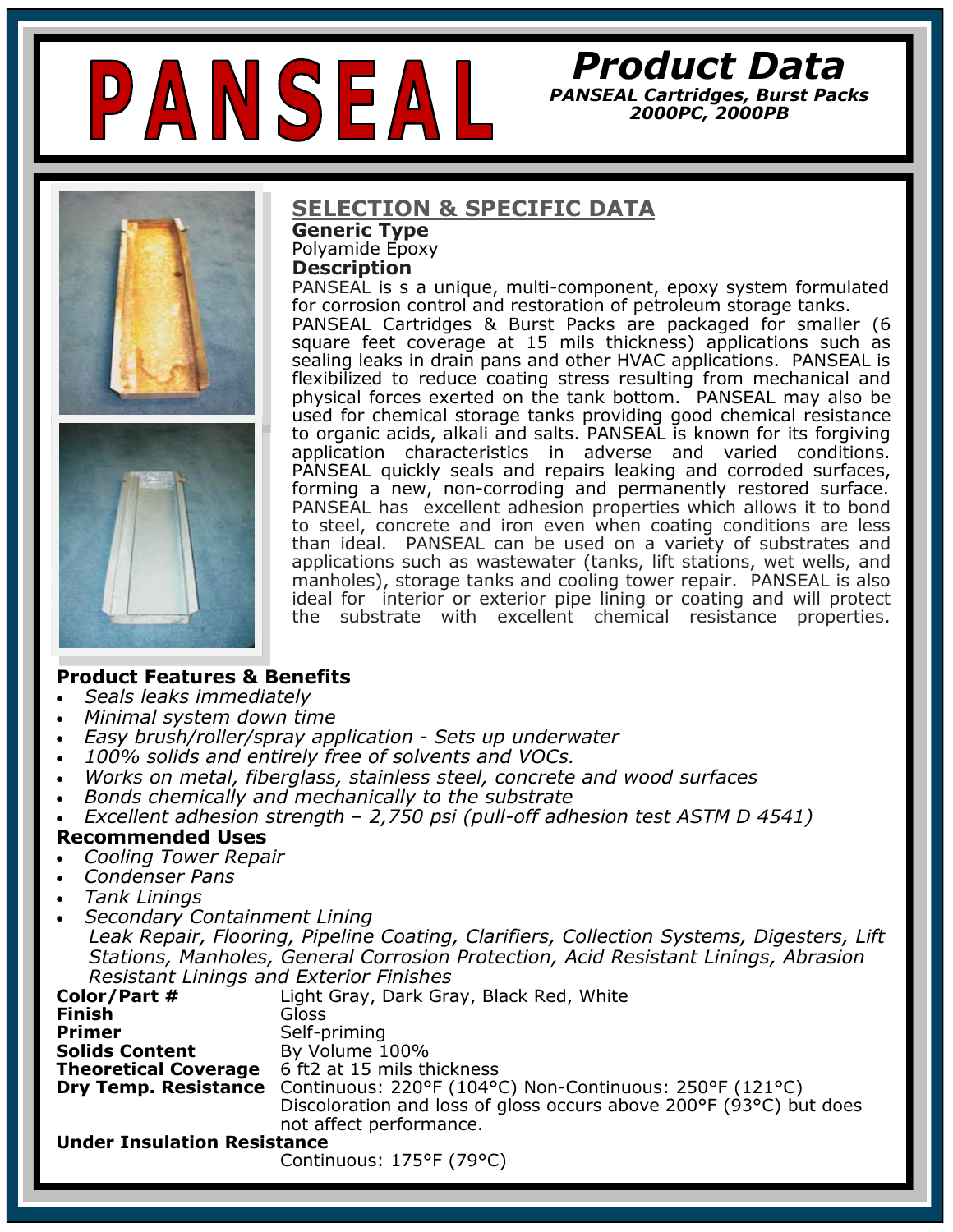*Product Data PANSEAL Cartridges, Burst Packs*

*2000PC, 2000PB 2.*

**Elasticity** 8% **Specific Gravity** resin: 1.45 hardener .97

# **CHEMICAL RESISTANCE**

Acetic Acid 10% **Alkalis** Alkalis Amonium Hydroxide 25% Amonium Hydroxide 25% Crude Oil Diesel Fuel Ethanol Potassium Hydroxide 50% Sewage<br>Sodium Hydroxide 50% Sulfuric Acid 75% Sodium Hydroxide 50% Sulfuric Acid 75% Wine

Hydrochloric Acid 20 % Mineral Spirits<br>Sewage Sodium Chloride

Copper Sulfate Ethylene Glycol Fatty Acids Fresh and Non-Potable Water<br>Gasoline Fresh and Non-Potable Water Gasoline

# **MIXING**

**Cartridges** PANSEAL Cartridges are supplied with a self-mixing nozzle attachment. Attach the mixing nozzle and apply with a caulk gun over the surface. As pressure is applied with the caulk gun, the material mixes itself as it spirals through the mixing nozzle. **Burst Packs** PANSEAL Burst Packs are easy to mix within the package. Remove the

separating plastic clip, mix thoroughly within the package, cut off a corner with scissors and squeeze over the surface.

**Ratio** 3:1 Ratio (A to B) by Volume<br>**Pot Life** 8 hours 20 minutes at 5°C (4 **Pot Life** 8 hours 20 minutes at 5°C (41°F) 2 hours at 25°C (77°F) 50 minutes at 33°C (92°F)

## **PREPARATION**

Remove loose debris. Remove all dirt, dust, oil and all other contaminants. Neutralize<br>existing acids with baking soda if present. existing acids with baking soda if present.

# **APPLICATION GUIDELINES**

**CURE TIME**  $\frac{1}{2}$ Apply PANSEAL toward the leaking surface. PANSEAL will self-level toward the slope, but can also be brushed to move the product throughout the surface area. It is recommended to coat the entire surface to prevent future corrosion. PANSEAL can also be applied vertically by brush.

PANSEAL can be applied in standing water and will immediately stop the leak and cure under water. PANSEAL can also be applied on a dry surface.

If the leak is larger than a quarter inch, mesh can be applied over the damaged surface and PANSEAL will adhere it to the surface and strengthen the substrate.

# **CLEANUP & SAFETY**

Use MEK or Acetone. In case of spillage, absorb and dispose of in accordance with local applicable regulations. **Safety** Read and follow all caution statements on this product data sheet and on the MSDS for this product. Wear protective clothing, gloves.

## **PACKAGING, HANDLING & STORAGE**

## **Shelf Life** 12 months at 75°F (24°C)

\* *When kept at recommended storage conditions and in original unopened packaging.*